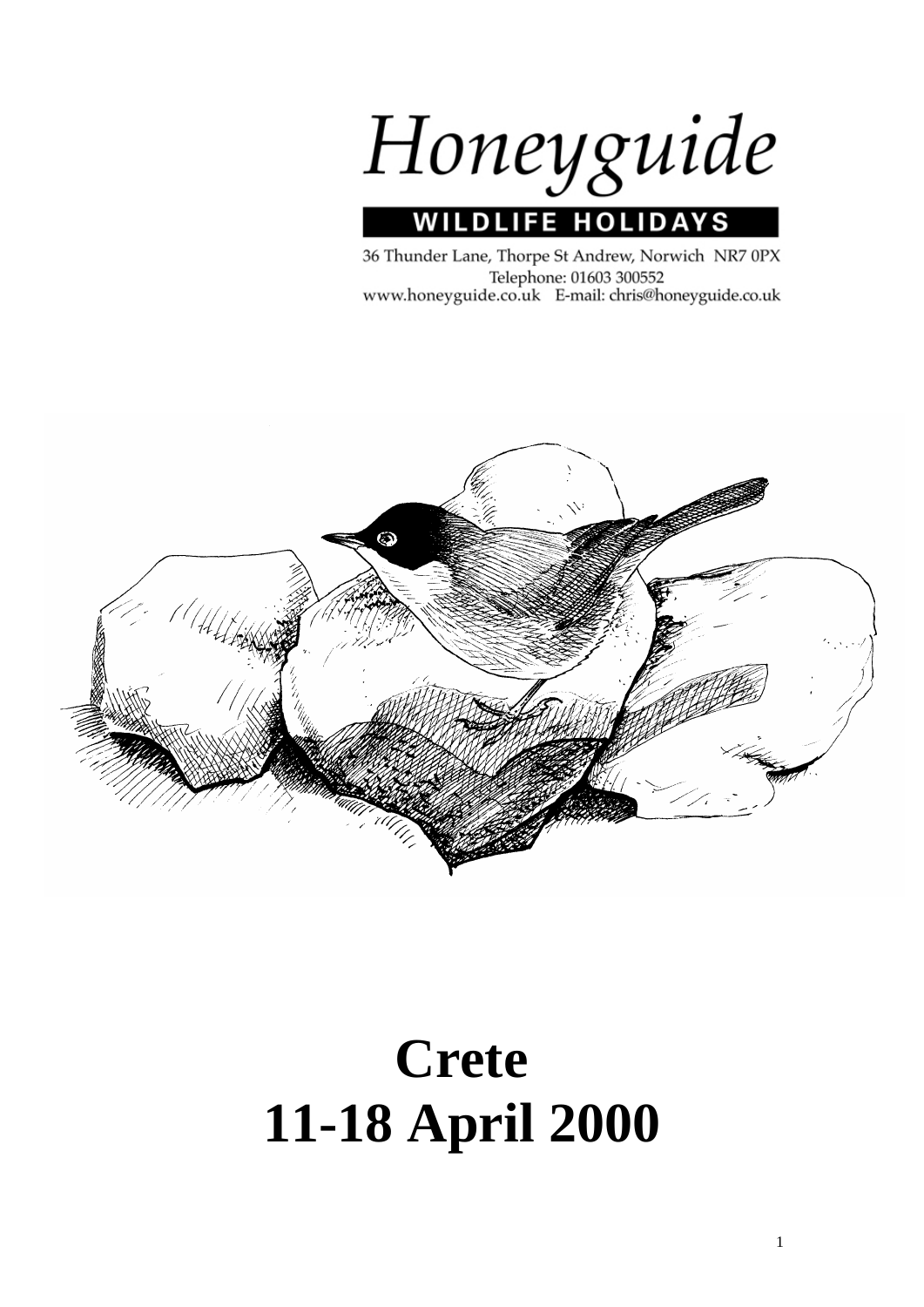# **Crete 11-18 April 2000**

# **Holiday participants**

Alan and Sandra Restall

Elizabeth Fish

Fergus and Liz Moynihan

Shineen Galloway

Jean Jackson

Brenda Cobb

Roger and Wendy Billington

Penny Watson-Farrar

Pat Rose

**Leaders** 

Mick Rebane Diana Mortimer

With commiserations to Anne and Colin Davies, who had to drop out shortly before departure.

Report written by Mick Rebane and Diana Mortimer

Illustrations by Rob Hume. Cover: Sardinian warbler

As with all Honeyguide holidays, £25 of the price of the holiday was put towards a conservation project, in this case for the Hellenic Ornithological Society (HOS), which is based in Athens but whose work covers the whole of Greece and its islands. £350 was sent this year - £25 per person. This brings Honeyguide's total contributions since the first Honeyguide holiday in Crete in 1995 to £2,045, and to conservation projects in Europe to more than £20,000. A thank-you letter from HOS appears at the end of this report (but not this web version).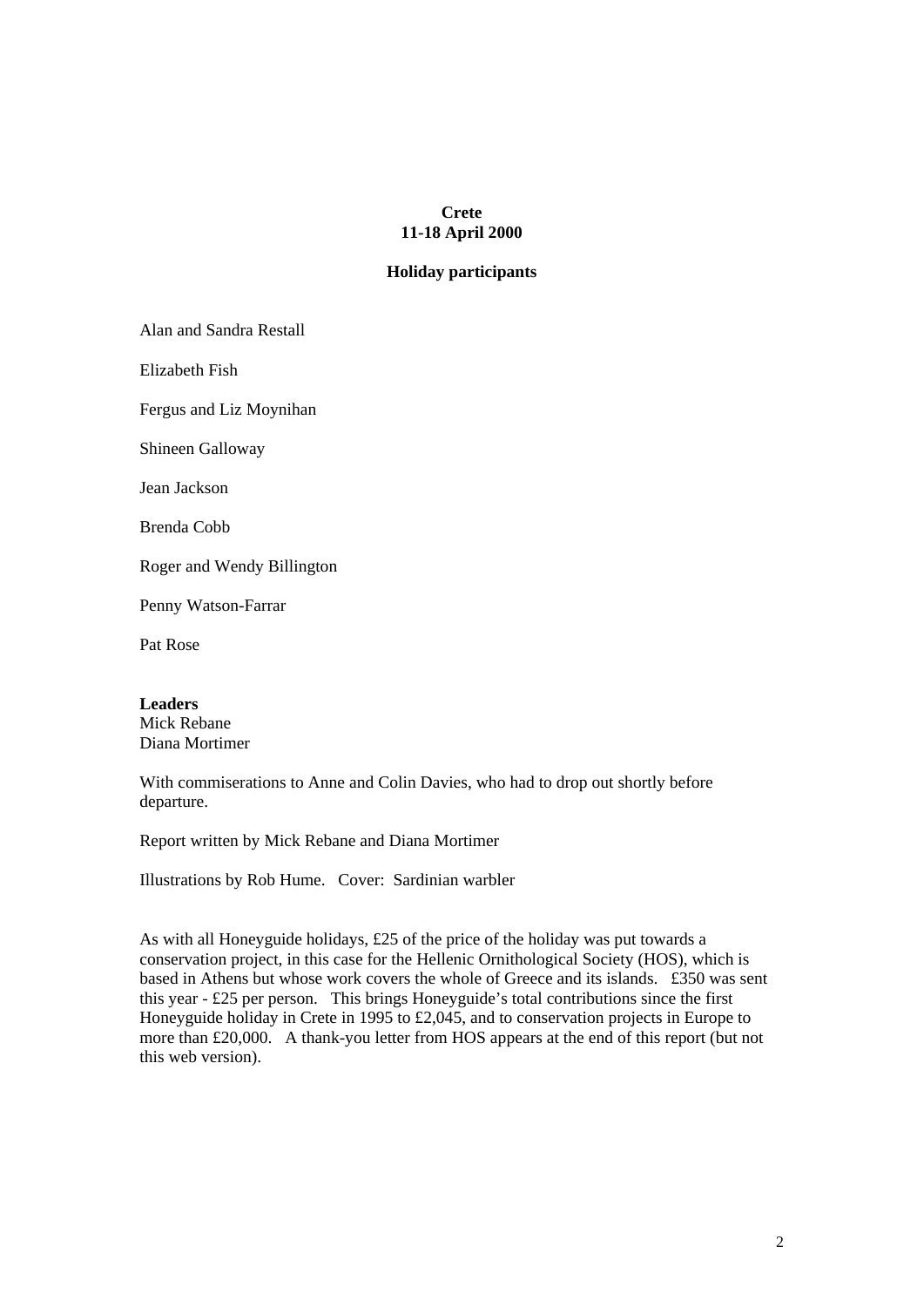## **CRETE 11-18 APRIL 2000**

# **Tuesday April 11th 2000**

Always a good start to any overseas holiday – a grey overcast morning at an English airport as you wait for your flight to a warm and sunny destination. On this occasion, Crete. After a slight delay at Gatwick our 4-hour flight passed pretty quickly arriving at a sun-drenched Heraklion airport on the north coast of this large and mountainous island. So far, so good, and followed by a very speedy exit through immigration. However we then experienced the Cretan phrase *siga siga* (slowly slowly). Individual attention is one thing, but I draw the line when one suitcase arrives onto the reclaim belt with a 10-minute wait before the next. After a brief flurry of activity there is another 15 minute wait while the luggage handlers try to find the plane again to take off three more bags, and the whole cycle starts again!

Anyway this is the start of the holiday so we are all still in good spirits, and eventually one by one we wander across to our driver, patiently waiting by his coach, and join the slowly increasing number of our party in the warm sunshine. Counting the party is something that comes as second nature during the week, checking to see if we've lost somebody having a nap in the olive groves, or when someone has decided that shopping is far more interesting. We are all getting close to the magic figure of 14, when suddenly someone disappears to the airport bar to get a drink, as waiting in the sun is thirsty business. Then almost back up to quota, when another disappears!

Eventually we persuade everyone that there is much more to Crete than standing on tarmac in front of a coach at Heraklion airport. Thirsts quenched we spread ourselves out in the luxury of the coach, tapping toes to Cretan music on the radio as we motor our way along the coast road that hugs the northern seacliffs and the deep blue Mediterranean sea of Crete. We are soon in green and colourful mountain scenery, still lush and verdant at this time of year before the heat of the summer scorches the fields.

Passing the many roadside orange sellers, oleander bushes, and the bright yellow mass of broom, we head south towards our destination of Plakias. The sun is now low in the sky and trying its best to shine through a heat haze clothing the south coast. We soon find ourselves in the spectacular Kourtaliotiko gorge and then round a hairpin bend with Plakias and the coast bathed in an ethereal evening glow.

The overpowering scent of orange blossom follows us during the short walk to our hotel, the Sophia, from the main square where the coach parks up. A welcoming cup of tea is provided by our host for the week George who shows us to our rooms. The delay to our transfer means we have just enough time to unpack and wash before our rendezvous at the Sophia Taverna on the harbour front. For reasons unknown the table is gender split – the men at one end, the women at the other. Delicious plates of tasty food are delivered by the waiters along with many kilos (wine is ordered by weight not volume in Crete) of red, white and resinated wine (retsina). The serious wine tasters were in general agreement that the red wine was superior to the white; however nothing compares to retsina, the favoured drink of the leaders. The end of the meal proved to be the first of many rakis during the week. Whether it was the warmth of the raki or the April evening, some of the party decided that a little promenading was required before hitting the pillow.

# **Wednesday 12th April**

We must be on holiday – the sun is still shining when we awake, on our first morning on Crete. Breakfast is taken in the courtyard down a couple of steps through a golden-beaded curtain. This curtain proves to be the first test of day, providing a dramatic and potentially disastrous start to the day. A considerable amount of skill is required to negotiate steps and dangling beads, without losing the contents of your breakfast tray – orange juice, hard boiled eggs, strong coffee and mountains of freshly-baked bread.

A relaxed start to our first day, as we begin our morning walk through the hills behind Plakias to our lunchtime destination of Myrthios. This being our first day, every flower and every bird warrants close inspection, even when the first stopping point is a rough car park/rubbish tip! Given the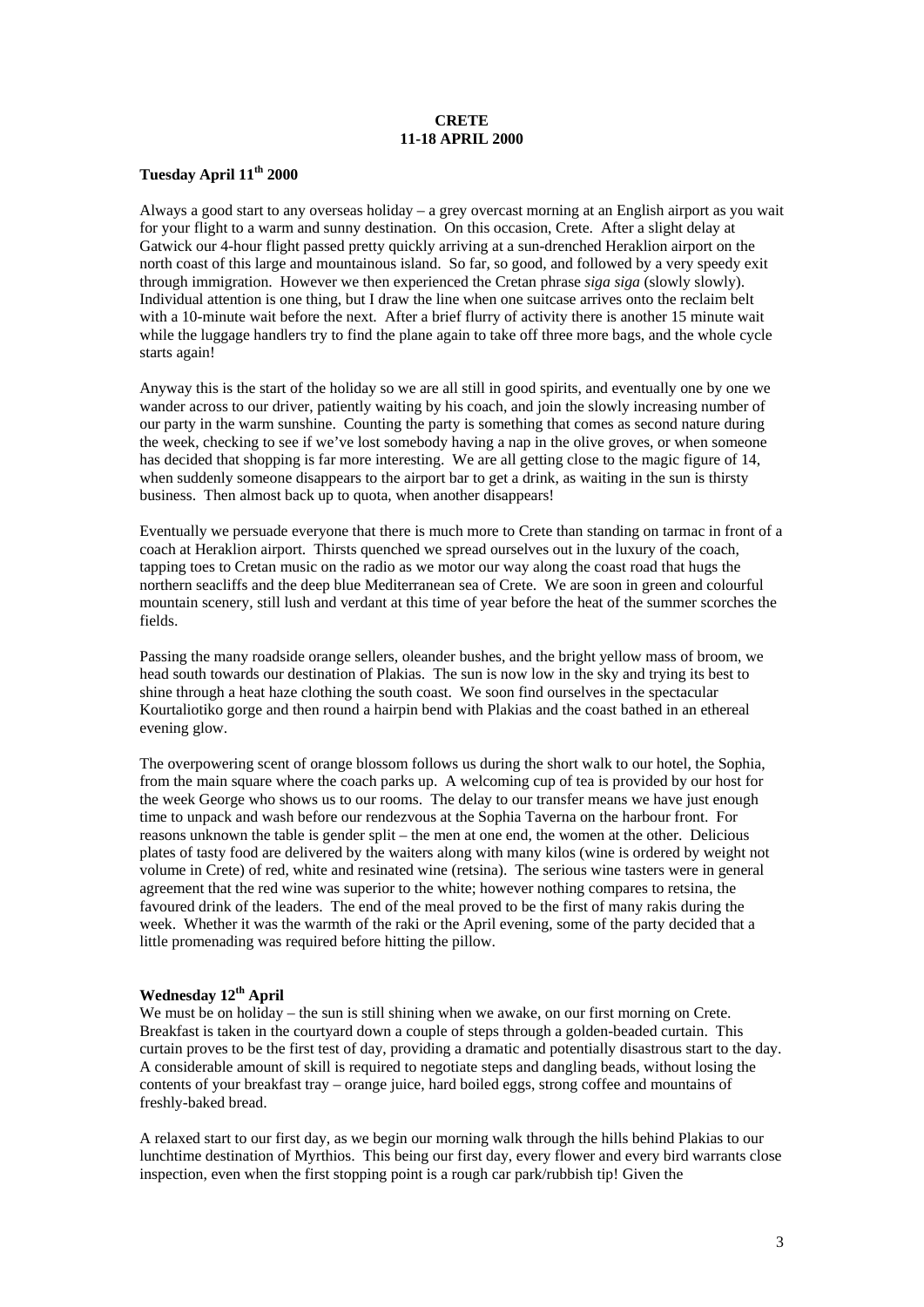inauspiciousness of the rough ground there is lots to see and a good introduction to the colourful flowers of Crete. Before too long though we have left the village behind us and making good progress through the olive groves. Alan and Sandra quickly show us their turn of speed and a clean pair of heels – only to return with some excitement with the discovery of a 'turtle' – a stripe-necked terrapin – in the small stream at the edge of the olive grove.

The next surprising find was by Penny discovering a land crab side-stepping its way purposefully up the hill – probably also trying to get to Mirthios like us for lunch! Our hero Fergus carefully picks up 'Crabby' for closer inspection and to allow others to take photographs. Handing the crab over to Roger our land-loving crustacean takes advantage of the situation by seizing Roger's finger who bravely hangs on – Roger that is. A few minutes later the crab is happily carrying on his journey – Roger less so, putting on a brave face as he waves the first-aid kit aside.

Cetti's warblers follow us up the valley, their loud and piercing song giving away their presence in the giant reed along the streamside – but being skulking birds, they are rarely seen. The fields and banksides are full of wonderful flowers: tongue orchids; toadflaxes; thorny salad burnet; three-lobed sage and Jerusalem sage. Soon we are distracted by three raptors circling high in the sky above the cliff line. Two are griffon vultures, exciting enough but what of the third. Huge and a completely different shape with narrower wings and a longer diamondshaped tail – a lammergeier – and we all have time to notice the differences before it disappears over the mountain and into the cloud. Sadly our only views during the week.



We emerge form the olive groves onto an old bridge below the crumbling the chimney mill behind – sadly now very derelict. At one time water funnelled down the chimney onto a wheel for grinding corn. A hidden chapel in the rock face provides some interest to the group especially as it is home to our first Cretan wall lettuce and hanging mullein plants – both endemics, found only in Crete and nowhere else in the world.

On our continuing ascent we are rewarded with superb views of blue rock thrush and the village of Plakias below us in the distance. Alan and Sandra have by now completely disappeared as we reach the flat and we make the final surge for beer and food. In typical Cretan fashion a new path has been created (ie bulldozed) and we briefly lose our way – but all paths lead to Mirthios. We soon reach familiar surroundings and pass the old 'open-air laundry', arriving at the taverna via a sleepy spotted toad (known as green toad) in the irrigation channel alongside the path. Alan and Sandra appear on cue at the taverna, on the latter stages of a Cretan pub crawl, and we all gaze down the beautiful valley to the deep blue bay at Plakias, while tucking into a leisurely and well-earned lunch.

Reluctantly we leave the taverna and view behind and make our way back down the hill, stopping from time to time to admire stands of wild gladioli and take photographs. The stragglers arrive at the bridge at the edge of the village, still in time to get excellent views of a bobbing wood sandpiper resting and feeding on the stream edge.

Taverna Christos is the choice tonight run by the excellent Manolis and his colourful and occasionally raucous scarlet macaw, Laura. Brilliant food and a good choice, as half way through the meal the lights of Plakias go out for around an hour. Fortunately for us the taverna's generator kicks in!

#### **Thursday April 13th**

After we all successfully negotiate the bead curtain we explore the fields at the eastern end of Plakias with first close views of crested larks, stonechats and migrating tree pipits. More exciting though was a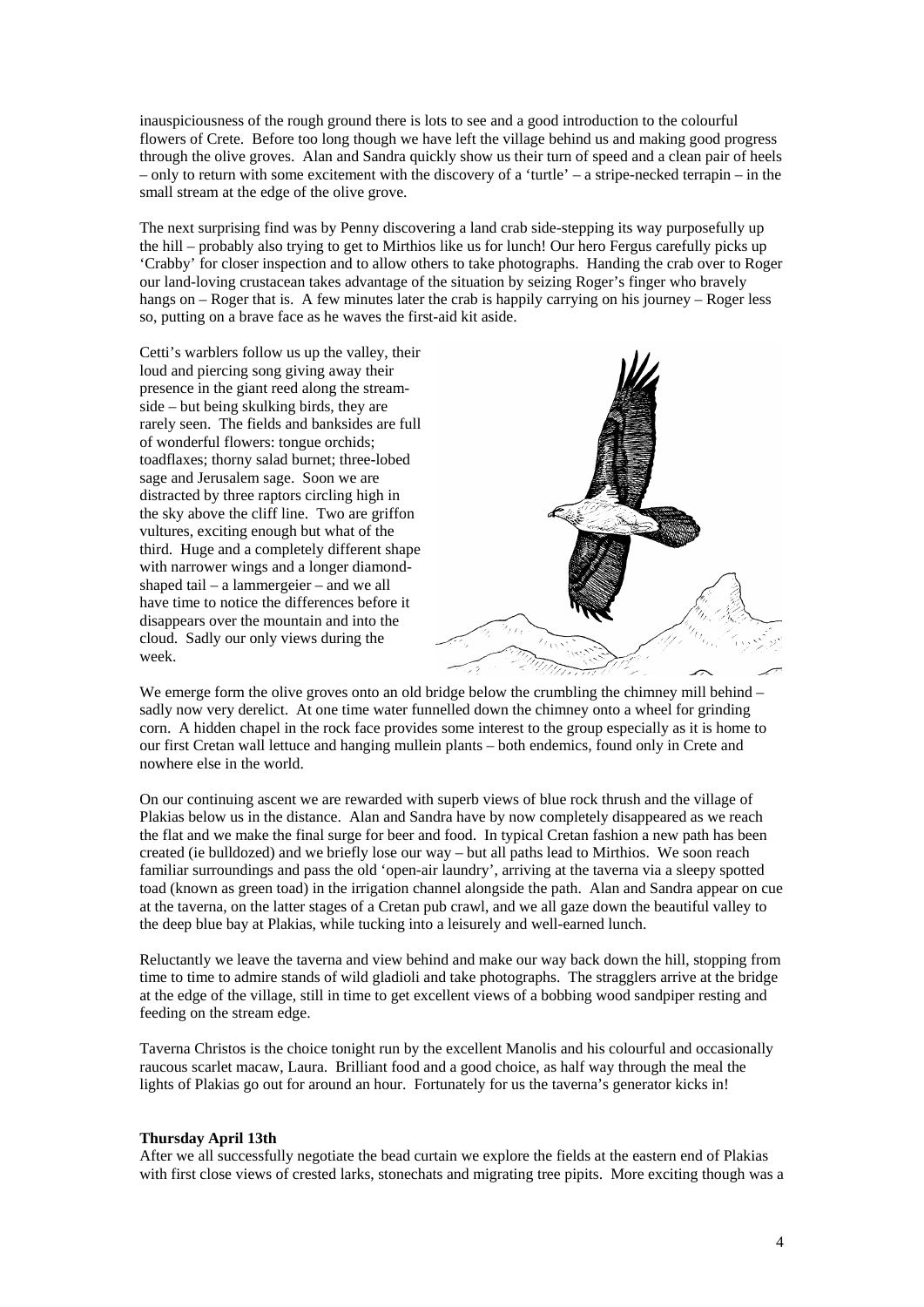sighting of a single Eleonora's falcon flying in off the sea – an early record, as most do not arrive until the last week of April. While the beach, sun and blue sea were very enticing especially for Wendy and a few others who were desperate for a swim, we drag ourselves back into the mini-buses for the short journey to our next stop – the Kourtaliotko gorge, a deep fissure high above Plakias.

With cliffs towering above us we made our way down the steps to the stream at the bottom of the gorge where there is a white chapel. The path down is a slow journey, not just because of the numerous steps, but because of the wonderful natural rock gardens flanking the path which grab our attentions. Cretan cyclamen, turban buttercups and Cretan tulips flower in the spring sunshine. Vying for attention were crag martins, blue rock thrush and at the bottom of the gorge both white and grey wagtail – some of the party also had the luck to get views of a Cetti's warbler! The return journey was slightly delayed when Fergus discovered a mammose orchid – which attracts quite a bit of attention from the male members of the group. Only fair when yesterday the finding of Italian man orchid brought sighs and gasps from the ladies present.

With stomachs rumbling, the attraction of the tavernas of Spili makes the ascent to the minibuses pass speedily. Buzzards temporarily distract us over the spectacular drive through the village of Frati, and drop down into the next valley through some surprisingly English-like scenery of oak trees, fruit blossom and elderflower. Mick and Diana instruct the group of the delights of eating gyros – a Greek fast food treat of a soft pitta bread encasing pork, chips, onion, yogurt and topped with a sprinkling of paprika. The first time the shop has had to serve around 16 English people! The lion fountains in the centre of the village provide an ideal spot to picnic and reflect on the day and life in general, apart from Diana who is lost in her thoughts – 'shall I have another gyros'?

It is difficult to adequately describe the avian and botanical delights of the afternoon in the Kedros mountains on the 'Spili bumps'. The gallant gentlemen in the group – well only Alan actually – escorts the ladies (and a few of the men) across the stream, and then the orchids, anemones, irises and tulips take over – too, too many to list and over 15 species of orchid alone. If that is not enough then further exploration in the surrounding fields produces a hot spot for birds, singing woodlarks and some stunning views of a small group of ortolan buntings especially when the sun catches them. The next field has more interest with a well-placed earth bank providing the ideal spot to sit and get to terms with the flock of birds feeding in the fields. There seems to be so much activity and interest that a few of us get so excited that we fall backwards off the bank helped by the weight of our rucksacks. Apart from the ortolan buntings the interest focuses on a mixed flock of yellow wagtails including the blackheaded race (*feldegg*) which are feeding amongst the clods of earth. It is very similar to sea watching with a heavy swell – first you see a bird then it disappears behind a wave of soil. Very frustrating especially when everyone shouts out – 'look at that bird on the clod over there' – 'which clod'?

Dusty bottoms depart and more excitement on our walk back to the buses with three Montagu's harriers delaying our departure – but who cares, we're on holiday.

No time for relaxing on this holiday. After a refreshing shower and a quick change back at the hotel we are soon on our way out again – a new day, a new taverna – to the taverna Glaros (The Seagull) where the genial and charming host Nikos oversees the evening. After a full and tiring day in the mountain air (or is it the wine?) a contended glow develops on everyone's face. Elizabeth makes to leave the table for an early night but is soon tempted to stay by an amazing ice-cream sculpture ablaze with sparklers! As well as ice cream, Nikos makes an extremely good raki in his home village outside of Plakias and it is custom to offer a 'raki on the house' at the end of the evening for the men, while the women are offered brilliantly coloured (some might call it lurid) liqueur. Surviving the raki and banana liqueur we wend our short way homewards. Diana and Mick have to stay to settle up with Nikos, and of course have another raki – it would be churlish not to accept the offer, indeed rude. As they reach the Sophia Hotel, ten or so minutes later they discover two dodgy characters shiftily hanging outside the front door. Alan and Sandra had forgotten their keys and were plotting an interesting and unusual entry into the building.

## **Friday April 14th**

Fairly quiet on the beach this morning, although Fergus and Diana study what they believe to be two red-throated pipits. A long drive today to Phaestos, one of four Minoan palaces on Crete – therefore it was a little annoying to discover a deflated tyre on the *Bimbo Bus*. So named after its 'Bimbo on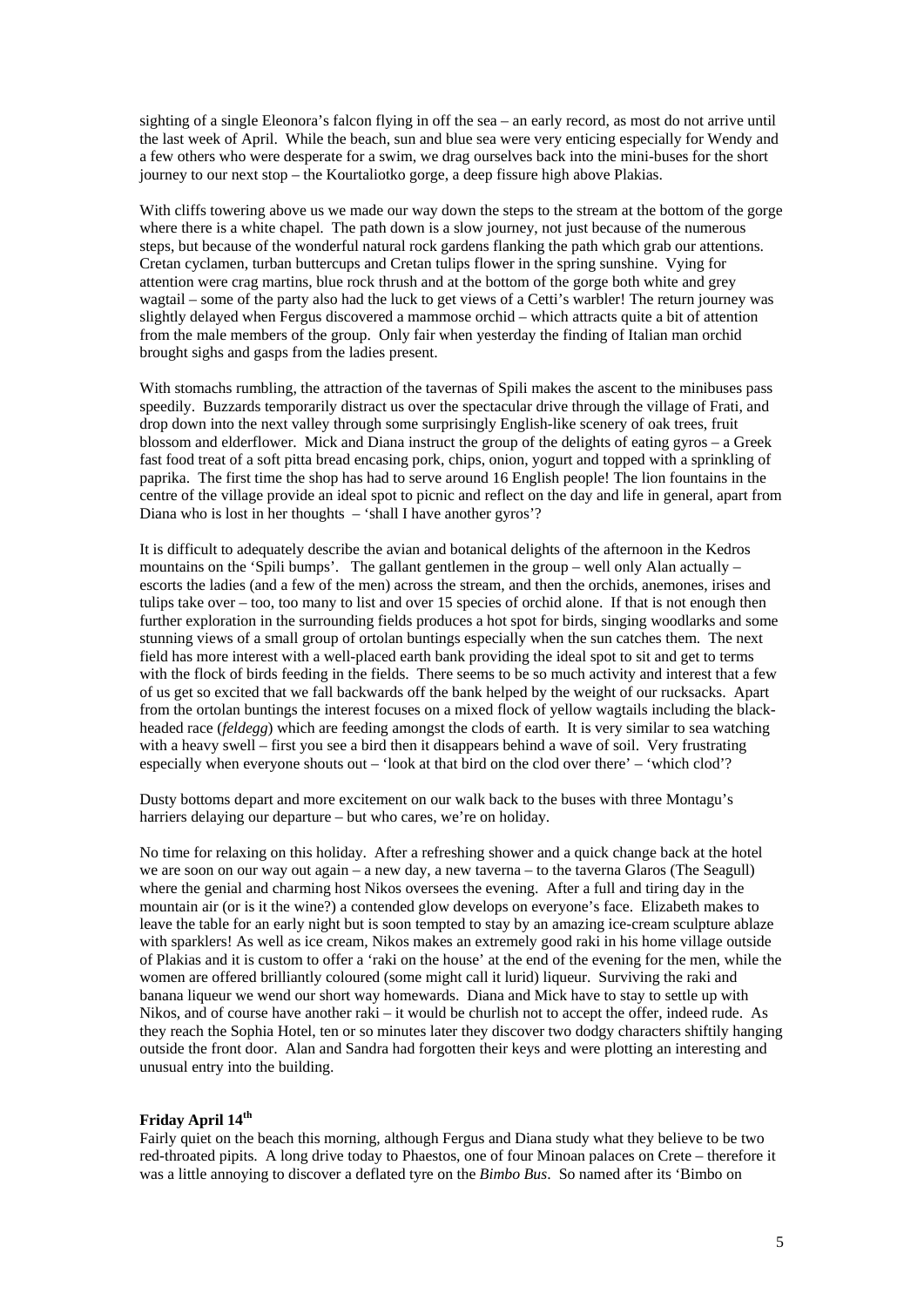Bordo' sticker on the back window and not after Diana, Shineen, Wendy, Liz, Roger or Fergus. The occupants of the other well-behaved bus couldn't possibly comment!

Direct action is called for so we stop at the nearby garage to sort out the problem. Unfortunately we can not find the spare, the garage can not find the spare – which is eventually tracked down underneath the driver's seat! As usual when your back is turned some people disappear, but we did not have to look far on this occasion as they were settling into a mid-morning coffee at the next door café. As an added bonus Fergus has sighted an interesting sparrow nesting in the sign above the petrol station, closer examination revealing a house sparrow – not an Italian job (boom boom!) – which are uncommon on Crete.

The tyre now replaced we follow the same route as yesterday to Spili, but then onto new territory past roadsides drenched in displays of giant fennel, lupins and gladioli set against the stunning backdrop of snow-covered mountains. A quick photo-opportunity is rewarded with a fly past of alpine swifts showing off their aeronautical skills. Friday is market day in Timbaki, a bustling agricultural town on the Messara plain. The buses are soon brought to a walking pace as we negotiate the narrow street lined with dozens and dozens of market stalls selling everything from plastic table cloths to cow bells and local cheeses to rotavators.

Taking an early lunch at Phaestos before the arrival of more tourist coaches, another exciting bird for Crete is identified – woodpigeon. With woodpigeon and house sparrow already, today promises to be one of the ornithological highs of the trip. Suitably refreshed after lunch we leave the crowds behind as we begin our walk towards Agia Triada, the summer palace of Phaestos. Although the walk is along a road, it is little used and the flowers, particularly the pale pinks of the mallow-leaved bindweed and shrubby sainfoin (another endemic) carpet the road verges and banks.

Penny discovers our first dragon arum of the holiday, its distinctive aroma giving the game away as much as its stature of around 3ft, and spectacular crimson flower head. Our interest is suddenly distracted by a large bird on the horizon, which when subjected to closer examination in the telescope turns out to be a crested lark – oh well!

Those most in need of ice creams at the end of the walk are whisked back to Phaestos in shuttle bus 1, while the cultural element explores the remains of Ayai Triada before shuttle 2 arrives. The short stroll back to the buses is not a barren one – a hoopoe flies from one end of the fields below us. For such a brightly coloured bird it soon disappears out of view, only to appear in a completely different part of the field. It is Alan's bogey bird and despite much stalking for the 15 or so minutes remains so. The excitement and fresh air is all too much for everyone, and most (excluding drivers, that is) snooze on the journey back home.

As we walk the short distance from our hotel to the Christos taverna, which is found right on the harbour, 17 little egrets circle around the bay searching for a safe roosting place to spend the evening and night. They eventually alight on ledges on the far promontory across the bay. The warm day is still with us so we eat outside again feasting on locally grown artichokes and beans.

## **Saturday April 15th**

The Kotsiphou gorge, although smaller than its sister, the Kourtaliotiko, it is just as spectacular. We stop at the far end of the gorge and disembark to scan the skies in search of another lammergeier or two, and the rock faces for some unusual Cretan cliff-hanging plants. Although lammergeiers are a little elusive our stop is very rewarding – griffon vultures float by in search of an early breakfast, and a blue rock thrush sings from one of the highest cliff faces in the gorge, with Cretan arum and the delicate pale yellow tree flax hanging precariously off the gorge face.

Back onto the buses we soon arrive on the north coast and the deep blue sea, immortalised by Homer. A little farther west we

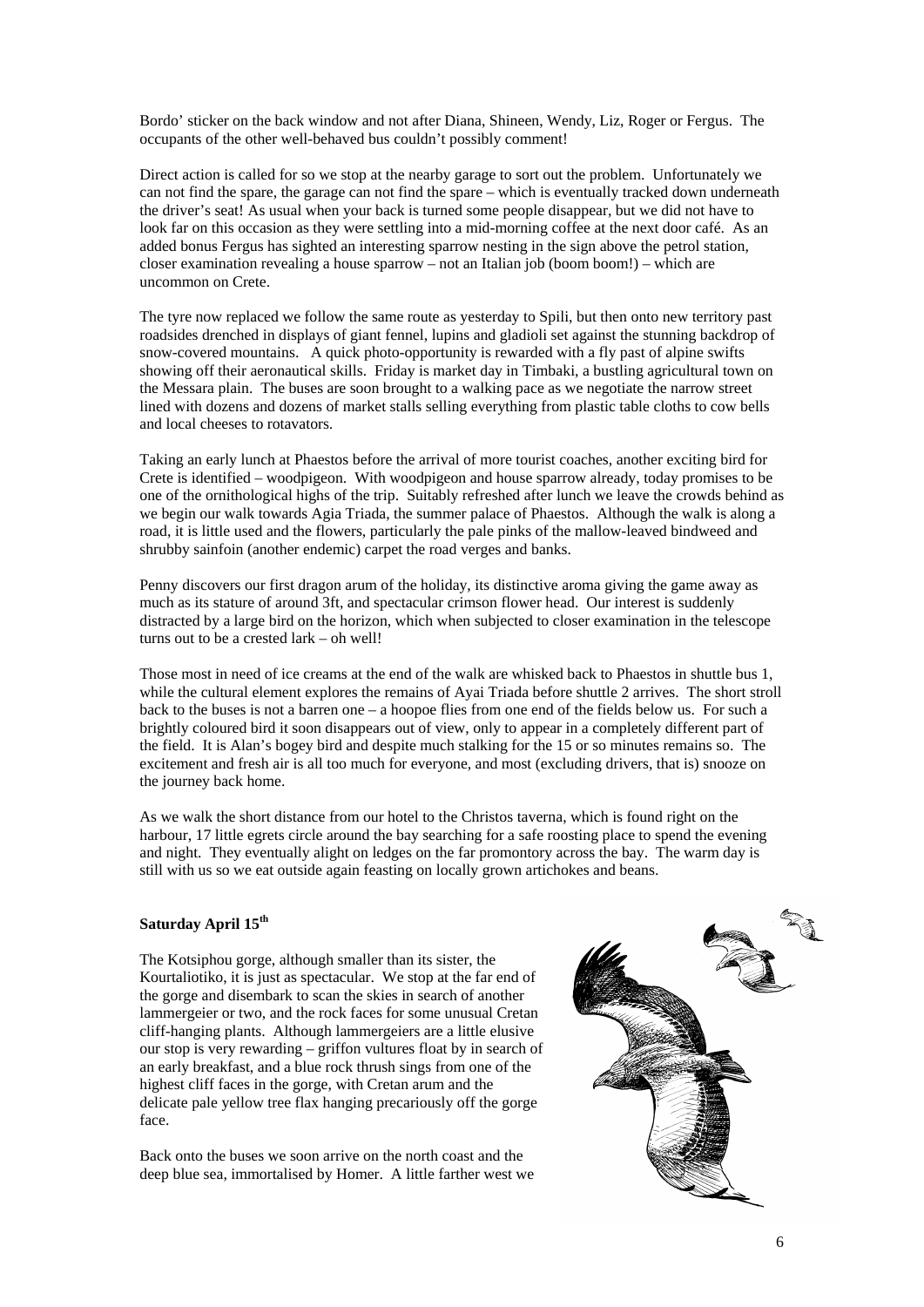turn inland to arrive at the only natural freshwater lake on Crete - Lake Kournas. Lake Kournas is a traditional wintering site for black-necked grebe, but despite much searching only one little grebe can be found. However the leaders feel that only a half-hearted attempt has been made as the interest of the group has swiftly turned to yoghurt and honey. Huge platefuls soon arrive and to Sandra's amazement Alan eats yoghurt for the first time in his life – and enjoys it. Sandra will make a new man of him yet!

Another lake is next on the itinerary, Ayia Reservoir –12 km to the west of Hania, and one of the best wetlands in Europe for getting close views of crakes. Set in the heart of the orange growing area of Crete, the air is filled with the sweet scent of orange blossom on the short walk up to the lake. The old wheels of the pumping station provide good rests for binoculars when scanning the reservoir but beware the oil and grease! We were not to be disappointed at the reservoir with good close sightings of little crake feeding on the margins of the reservoir very close to the pumping station. It proves to be very productive hour or two with glossy ibis, squacco heron, marsh harrier, black-winged stilt, nightingale and great reed warbler all vying for our attention.

Now all stomachs were starting to rumble so noisily that even the crakes take refuge in the reeds. We make our way east again to the small fishing village of Almerida for a late Cretan lunch. Once Stella had reorganised her taverna to feed us, we were soon tucking in to a wonderful meal – everyone except Roger, that is. His sardines were last to arrive and were devoured by the rest of us, so he ordered another plate which met the same fate. Roger remembered visiting the Taverna Dimitris some 12 years ago – and Stella recognised him and had distinct memories of him as a troublemaker.

After lunch we rejoined the main northern coast road via a scenic detour and a visit to a local women's co-operative shop at Gavalohori.

Despite the late lunch everyone had mysteriously acquired an appetite again by the evening, and taking the long route to the Glaros Taverna via the seafront rather than over the hill proved worthwhile. The number of little egrets had now reached 45; additional birds had obviously reached the Cretan shore from Africa to swell last nights numbers. Tonight's meal was rounded off by a rare sweet Cretan pancake found only on the south-west coast of Crete – known as Sfakiapitta, named after the Sfakia region of Crete, where the men have the largest moustaches in Crete.

## **Sunday April 16th**

Although we have no late morning lie-ins on a Sunday, we do have an afternoon off – but first we have much to do and see. Before heading east along the coast for a short way to Moni Preveli, we make our usual first stop along Plakias beach to see if any migrants have turned up overnight and are resting or feeding on the beach or in the fields. It turns out to be quite quiet this morning but the little egrets that were spotted last night are still with us, as are a pair of little ringed plovers scurrying across the beach.

It is not far to the monastery today, a journey that takes us along the scenic Geropotamus valley and stop to view the old monastery of Preveli, now deserted. There are many hirundines this morning, funnelling up this valley from the coast on their migration. The new monastery a few kilometres around the corner is no less stunning than the old – although new, it does have a few centuries under its belt.

The exploration of the monastery comes later as we negotiate the track down the hillside towards the sea, discovering another endemic in the process, a grape hyacinth *Muscari spritzenhoferi*. There is plenty of bird activity in the scrubby hillsides but all we see are the ubiquitous but nonetheless charming Sardinian warbler. There are caves and a chapel at the end of the track, and rather than fighting our way through some thick and thorny scrub we wend our way back to the monastery via some northern wheatears, stonechats and our first sound of some chukar partridge on the opposite hill.

While the rest of us are tucking into our ice creams, Diana is still busy at work searching for birds. A blue tit disappears into a tree above the monastery wall, but Diana latches onto something much more interesting species – a female subalpine warbler. The male turns up a few minutes later, but unfortunately not many get much more than a glimpse of the birds. All of us then take a tour of the monastery to round the morning off before heading back to Plakias for lunch and a 'free' afternoon. Everyone takes advantage of a lift with the leaders down to the eastern end of the Plakias beach. Here a taverna sits opposite the beach along with some fine examples of Cretan palms. As it is Sunday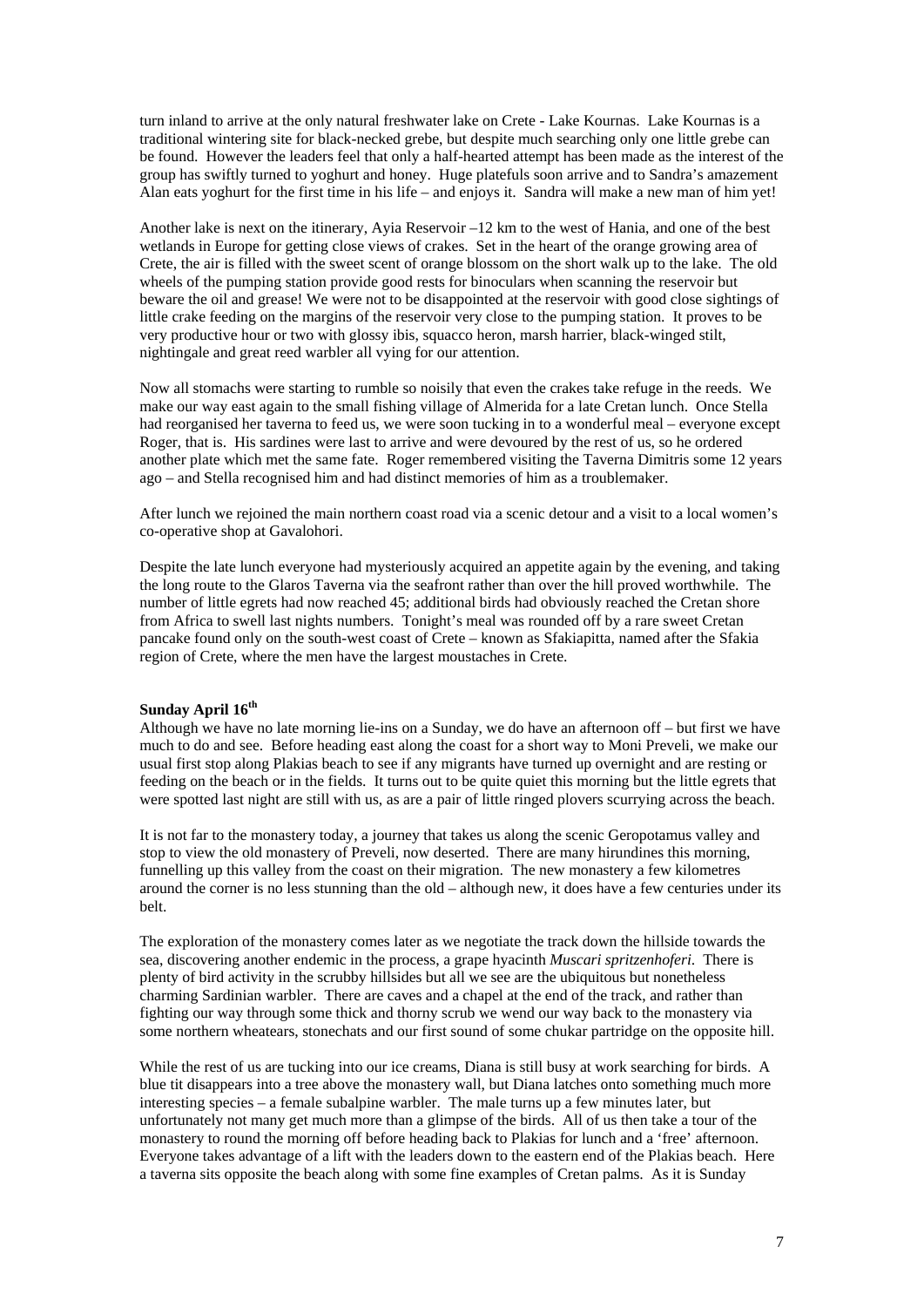many local people have made the journey to the taverna and the taverna is doing very good business. We discover that this is the first day of opening for the taverna and they weren't expecting such a rush! All the family is drafted in as waiters and waitresses while trying to deal with the backlog of orders.

The idea for the afternoon was that Diana and Mick would take everyone to the taverna and then all could gradually walk slowly back to the Hotel along the coast. That idea went by the board with most of the group taking a lift back before opting for 40 winks!

Our walk to the taverna that evening confirms that the heron and egret migration has set in now with more little egrets (up to 55 now) seen, along with eight squacco herons and nine grey herons.

The excitement of the day is not yet over as towards the end of the evening at the Christos Taverna, Manolis and his staff disappear outside to a pick-up truck where they struggle in with a huge (270kg) tuna which they had difficulty lifting onto the table.

## **Monday April 16th**

Our last full day and one that promises much with Eleonora's falcon and peregrine providing some early excitement above the beach at Plakias, and Jean discovering the elusive kingfisher at the village. It's a bird that the rest of us missed in the week.

A different route out of the village that takes us up to Mirthios, onto the Kotsiphou gorge but then eastwards towards the village of Sella and the Frankocastello plain. As we begin to rise up above the coast our buses stop to get a view of Plakias and some photos for the scrapbook. We were fortunate to do so for as soon as we get out of the buses the scratching sound of a scrub warbler was heard, and lo and behold, one of the Cretan specialities appeared, Ruppell's warbler, which was obliging enough to give everyone good views. The day had only just begun and although we would have liked to wait and watch a little more, time was passing quickly. The scenery is spectacular along this section of coast and it was tempting to stop around each corner to explore and admire. At the village of Rodakina we made a brief detour down to the beach where we acquired a local lad out for a ride on his motorbike – he said very little but became very fascinated by us and our antics. The area was quiet, but the eagle eyes of Pat and Brenda picked out a crake weaving its way in and out of the giant reed. No amount of searching could re-find the bird, but from descriptions is likely to have been a spotted crake. Motoring out of the village we stop by general demand for a photo-stop next to a field of blue lupins and quickly discover our Cretan scooter friend again.

As we approach Frankocastello, Alan at last sees his bogey bird – the hoopoe – and we all get good glimpses of the strange looking bird at various times during our visit. Another early lunch at a secret taverna off the beaten track in a stunning setting on the beach. Several of the party stripped off (not completely we hasten to add) for a swim in the clear sea while waiting for lunch, while Diana searched for shells. Liz had the marine find of the day though coming across a sea cucumber, while Shineen quickly gained our attention pointing at a purple heron dropping into some nearby reeds.



On settling up with the owners, Mick asks who plays the lyra, lying on the table nearby. His young son opens the case, and with a little encouragement begins to play one of the exotic Cretan folk tunes. With only 6 months playing experience he seems a natural, and looks as if he could have a great future as a musician.

The afternoon is spent exploring the castle itself and a walk along the cliff top with another 12 squacco herons in attendance. Life on Crete is punctuated by stops at tavernas, and while eating the 20th ice cream of the holiday, 33 night herons suddenly arrive from Africa and all land in one tree 200 metres along the cliff!

In the final search for more herons, the Bimbo Bus gets diverted from the real target and becomes unnaturally interested in a rusting Cretan Bus that has seen better days! Our coastal return drive has to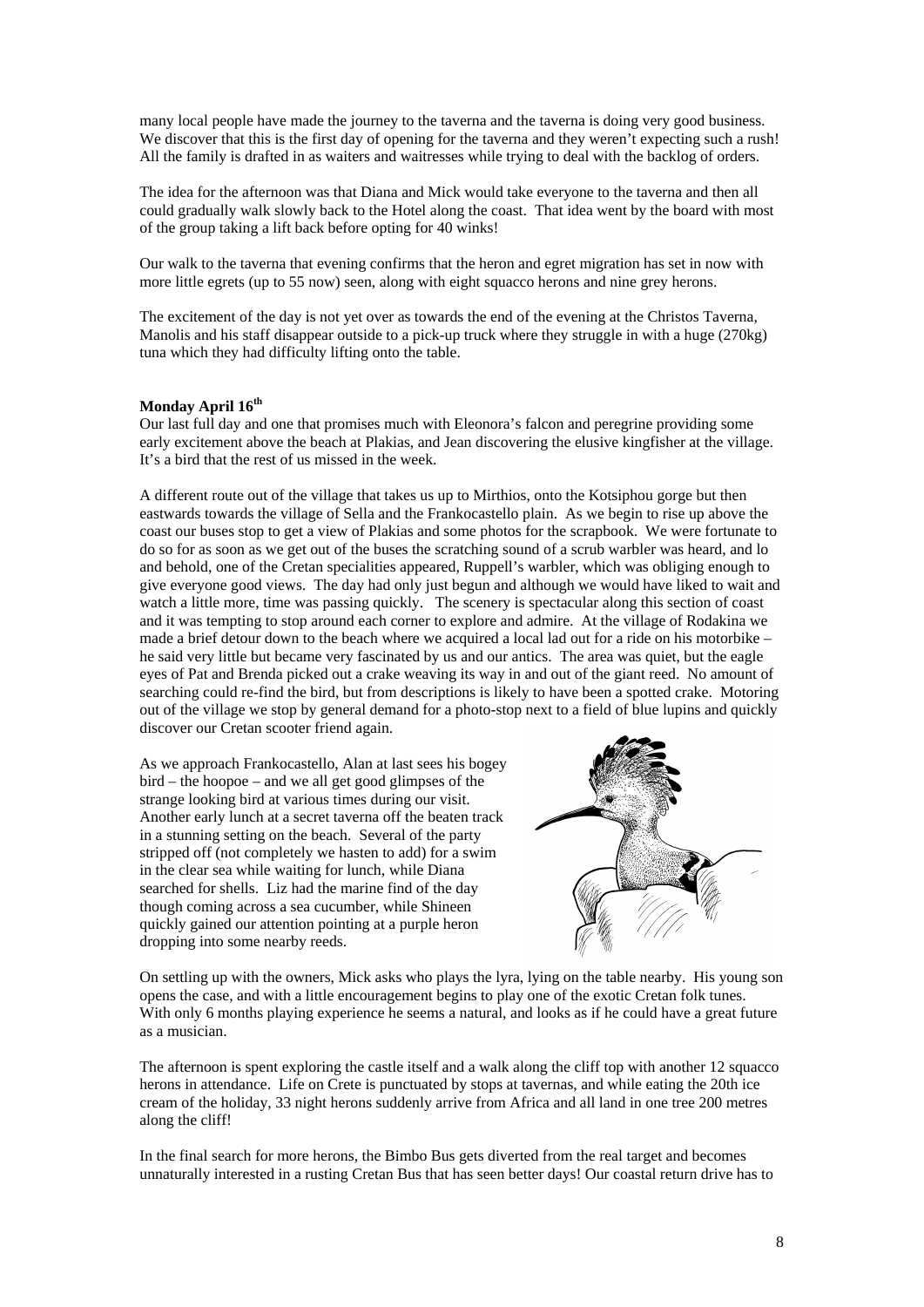contend with Cretan shepherds and large numbers of sheep and goats, while the Bimbo Bus arrives later in Mirthios having avoided a collision with a rufous phase cuckoo travelling north at around 200mph.

The craft shop at Mirthios does some brisk business before we arrive back at the hotel, for Roger to be presented with his lost spectacles. However they turn out to be someone else's, but as he is pretty desperate to see some herons and what he is eating tonight. Actually they aren't too bad, quite close to his prescription, they fit OK, and they make him look quite suave and sophisticated (for Crete that is!).

For our last supper we plump for the Glaros where Nikos has done us proud over the week, and tonight is no exception with some 'sparkling' lobster. Wine, raki and liqueurs flow and by the end of the evening no-one wants to leave the taverna or Crete – especially Penny who has taken a great liking to one of the rooms in the taverna and won't come out. Diana eventually uses all her powers of persuasion to guide Penny home at 2am!

# **Tuesday 18th April**

A late afternoon flight allows us a leisurely morning and time for some last minute shopping and recovery from the previous evening. The weather had been kind to us all week with much sun and warmth, but change was on its way and cloud had started to build. By the time we were ready to leave rain had arrived.

A last minute hitch with the transport arrangements emerges when all our suitcases are ready for loading. The coach company has been a little optimistic with the size of the coach for the return journey, so instead of us all squeezing into the small coach, Mick and Diana load much of the luggage into the minibus and escort the group to the airport.

Fond farewells are said to Anne-Marie our friendly and helpful hostess for the week and we sadly leave Plakias and head for the airport, while Mick stays behind at Heraklion for a second week on Crete.

## **BUTTERFLY and INSECT LIST**

Bath White Cleopatra Clouded Yellow Dappled White Eastern Festoon Holly Blue Large White Painted Lady Red Admiral Small Copper Small White Speckled Wood Scarce Swallowtail Swallowtail



Egyptian Locust Hummingbird Hawk-moth Praying Mantis

#### **REPTILE AND MAMMAL LIST**

**Reptiles**  Balkan Green Lizard Common Tree Frog Erhard's Wall Lizard Marsh Frog Stripe-necked Terrapin Green Toad

#### **Mammals**

Badger Beech Marten Eastern Hedgehog Rat Shrew

#### **Other**

Sea Cucumber Land Crab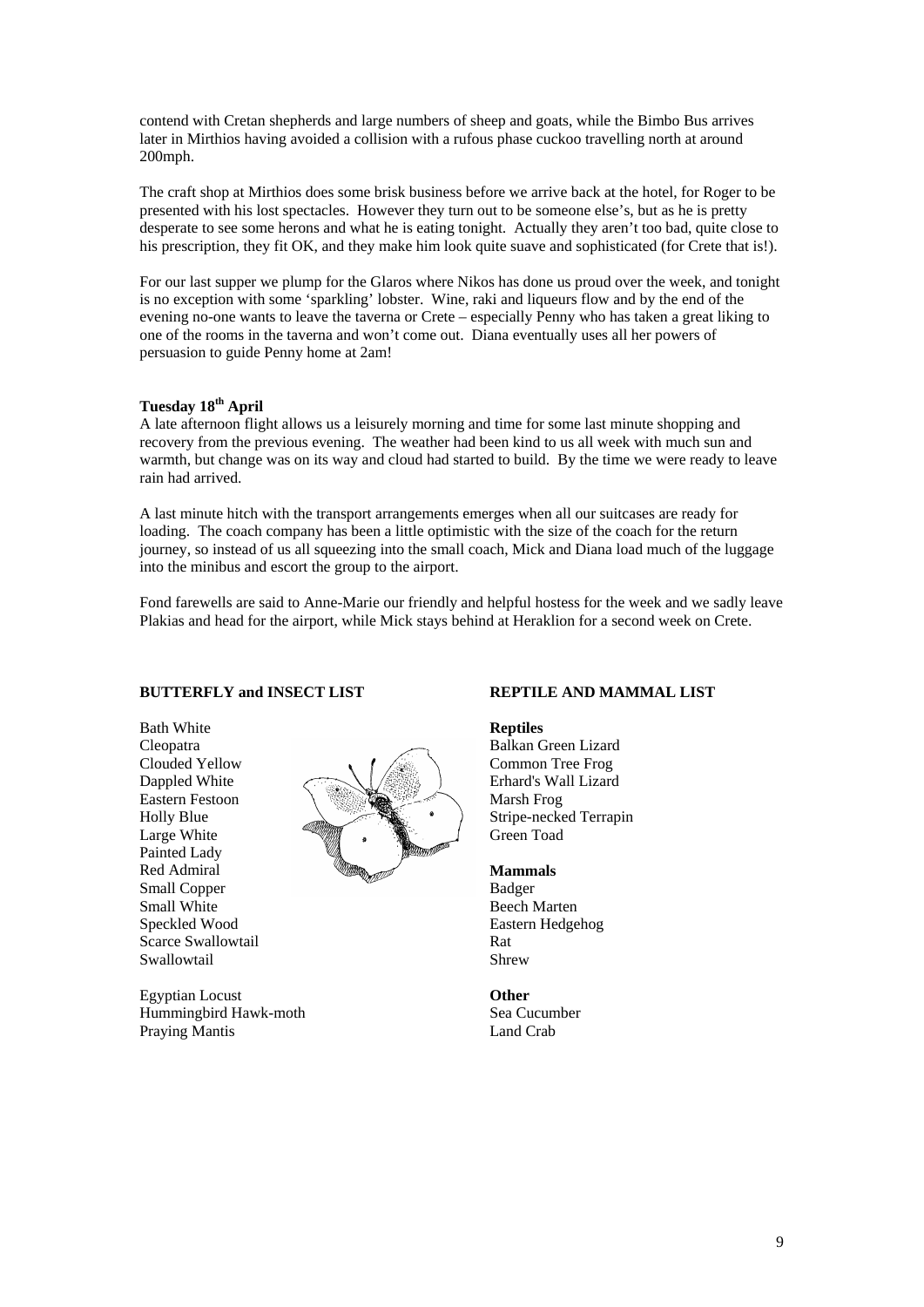## **BIRD LIST**

Little grebe Night heron Squacco heron Little egret Grey heron Purple heron Glossy ibis Mallard Lammergeier Griffon vulture Marsh harrier Montagu's harrier Buzzard Kestrel Eleonora's falcon Peregrine Chukar Quail Unidentified crake (possibly spotted crake) Little crake Moorhen Coot Black-winged stilt

Little ringed plover Wood sandpiper Common sandpiper Yellow-legged gull Rock dove Woodpigeon Collared dove Cuckoo (dark phase) Swift Alpine swift Kingfisher Hoopoe Crested lark

Woodlark Skylark Sand martin Crag martin Swallow House martin Tree pipit Red-throated pipit Yellow wagtail (*Montilla flava flava)*  Yellow wagtail *(Montilla flava cinereocapilla)*  Yellow wagtail *(Montilla flava feldegg)*  Grey wagtail White wagtail Wren Nightingale Whinchat Stonechat Wheatear Black-eared wheatear Blue rock thrush Blackbird Cetti's warbler Fan-tailed warbler Sedge warbler Reed warbler Great reed warbler Sardinian warbler Subalpine warbler Ruppell's warbler Blackcap Blue tit Great tit Woodchat shrike Red-billed chough Jackdaw Hooded crow Raven House sparrow Italian sparrow Chaffinch Serin Greenfinch Goldfinch Linnet Cirl bunting Ortolan bunting

Corn bunting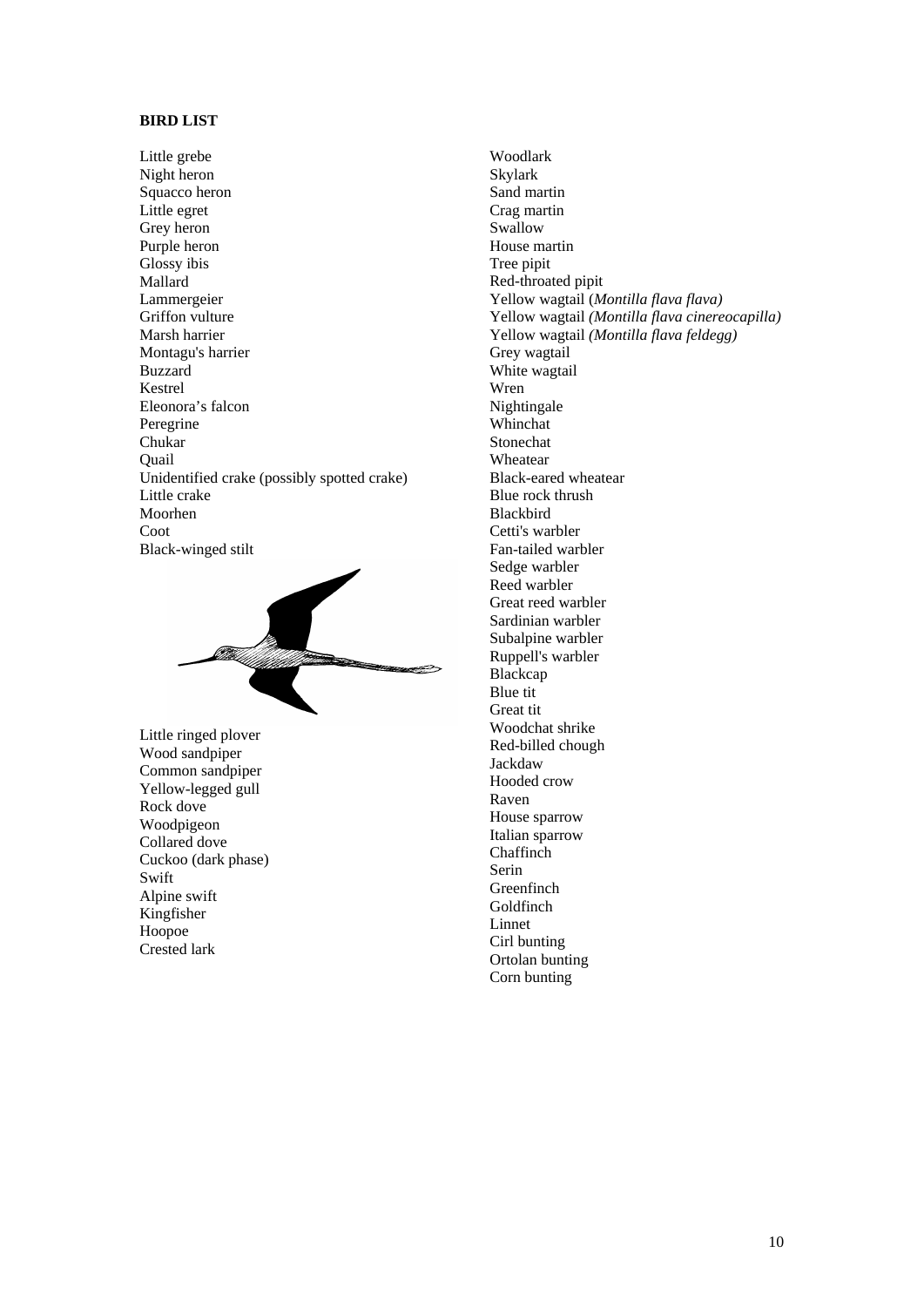## **HONEYGUIDE WILDLIFE HOLIDAYS CRETE 11-18 APRIL 2000 PLANT LIST**

The following list comprises the more obvious plants seen and identified during the week. **Key and nomenclature:** Latin names of plants follows those used in *Flora of the Cretan Area*  (Turland et al 1993), any alternative names as used in Mediterranean Wild Flowers (Blamey & Grey-Wilson 1993) follow in brackets.

\* Endemic to Crete

# Introduced and not native to Crete and cultivated or planted species

## **1 SPERMATOPHYTES**

#### **i) Gymnosperms**

#### *Cupressaceae -* **Cypress Family**

*Cupressus sempervirens forma. horizontalis* Cypress *C. sempervirens forma. sempervirens* Funeral Cypress

#### **ii) Angiosperms**

#### **a) Dicotyledons**

*Aizoaceae -* **Aizoon Family**  *# Carpobrotus edulis var. rubescens* Hottentot Fig

*Anacardiaceae* **- Pistacio Family** *Pistacia lentiscus* Mastic Tree

#### *Apocynaceae -* **Oleander Family**

*Nerium oleander subsp. oleander* Oleander

#### *Boraginaceae* **- Borage Family**

*Anchusa italica ( A. azurea)* Large Blue Alkanet *Borago officinalis* Borage *Cynoglossum creticum* Blue Hound's Tongue *Echium angustifolium subsp. angustifolium* Narrow-Leaved Bugloss *Echium italicum subsp. biebersteinii* Pale Bugloss *Echium plantagineum* Purple Viper's Bugloss *Onosma erecta* Golden Drops *Symphytum creticum (Procopiania cretica)* Procopiania

*Cactaceae* **- Cactus Family**  *# Opuntia ficus-barbarica (O. ficus-indica)* Prickly Pear

*Campanulaceae* **- Bellflower Family** *\* Petromarula pinnata* Cretan Wall Lettuce

*Caprifoliaceae -* **Honeysuckle Family**  *# Sambucus nigra* Elderflower

## *Caryophyallaceae* **- Pink Family**

*Petrorhagia velutina (Kohlrauschia velutina) Silene bellidifolia Silene colorata subsp colorata Silene conica* Sand Catchfly *Silene vulgaris* Bladder Campion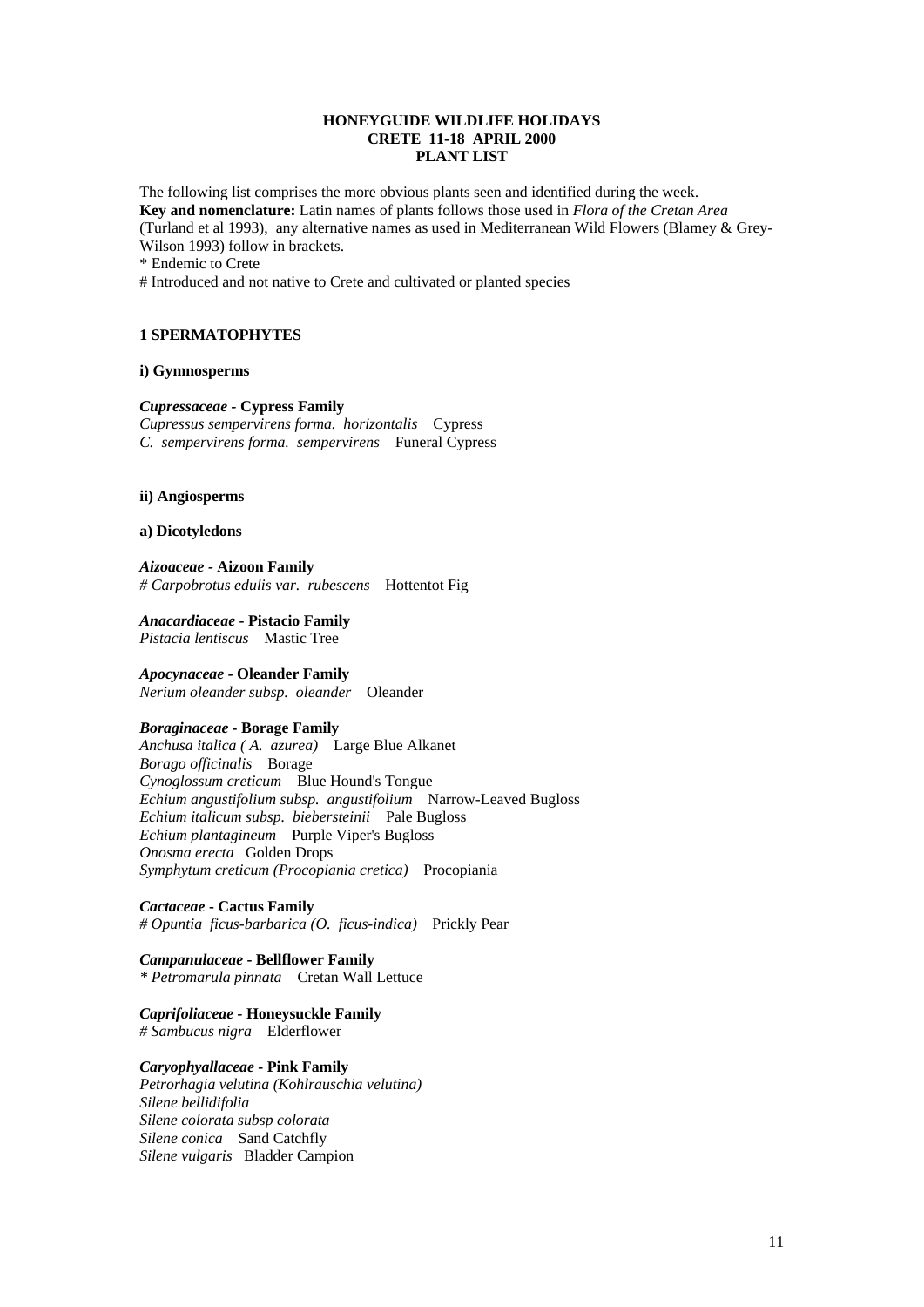#### *Cistaceae* **- Rockrose Family**

*Cistus creticus* Cretan Cistus *Cistus salvifolius* Sage-Leaved Cistus

## *Compositae* **- Daisy Family**

*Anthemis rigida subsp. rigida* Rayless Chamomile *Asteriscus spinosa (Pallensis spinosa) Calendula arvensis* Field Marigold *Chrysanthemum coronarium var.coronarium* Crown Daisy *C. coronarium var. discolor* Crown Daisy *Crupina crupinostrum* Crupina *Dittrichia viscosa subsp. viscosa* Stink Aster *Galactites tomentosa* Mediterranean Thistle *Helichrysum barrelieri (H. conglobatum)* Golden Cassidony *Phagnalon graecum (P. rupestre)* Shrubby Cudweed *Ptilostemon chamaepeuce* Shrubby Knapweed *Tragopogon sinuatus (T. porrifolius)* Wild Salsify

## *Convolvulaceae* **- Bindweed Family**

*Convolvulus althaeoides* Mallow-leaved Bindweed *Cuscuta epithymum* Dodder

#### *Crassulaceae* **- Stonecrop Family**

*Umbilicus parviflorus* Small-Flowered Navelwort

## *Cruciferaceae* **- Cress Family**

*Biscutella didyma* Buckler Mustard *Cakile maritima* Sea Rocket *Eruca sativa* Eruca *Matthiola tricuspidata* Three-Horned Stock *\*Ricotia cretica* Ricotia

#### *Dioscoraceae* **- Yam Family**

*Tamus communis* Black Bryony

## *Dipsacaceaea* **- Teasel Family**

*Knautia integrifolia subsp. mimica* A Scabious

#### *Euphorbiaceae* **- Spurge Family**

*Euphorbia acanthothamnos* Greek Spiny Spurge *Euphorbia characias* Mediterranean Spurge *Euphorbia dendroides* Tree Spurge *Euphorbia helioscopia* Sun Spurge *Euphorbia paralias* Sea Spurge *# Ricinus communis* Castor Oil Plant

# *Fagaceae* **- Oak Family**

*Quercus pubescens* Downy Oak *Quercus macrolepsis* Valonian Oak

#### *Geraniaceae* **- Geranium Family**

*Erodium gruinum* Long-beaked Stork's Bill *Geranium columbinum* Long-stalked Crane's-Bill *Geranium dissectum* Cut-leaved Crane's-Bill *Geranium rotundifolium* Round-leaved Crane's-Bill

## *Guttiferae -* **Hypericum Family**

*Hypericum empetrifolium subsp. empetrifolium* Shrubby St. John's Wort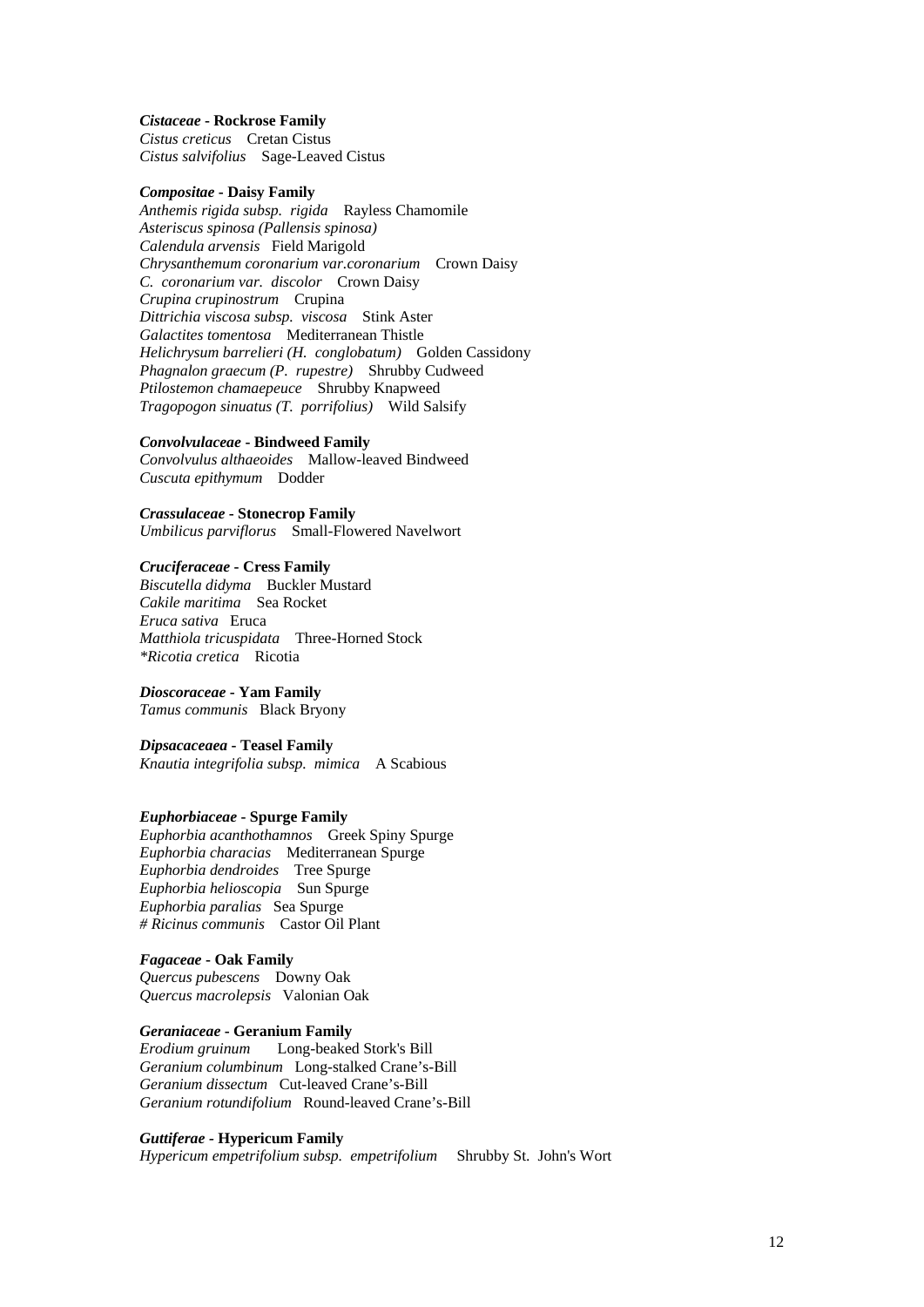#### *Labiatae* **- Mint Family**

*Coriodothymus capitatus (Thymus capitatus)* Shrubby Thyme *Origanum vulgare subsp hirtum* Marjoram *Phlomis fruticosa* Jerusalem Sage *Phlomis lanata Prasium majus* Spanish Hedge-nettle *Salvia fruticosa* Three-Leaved Sage *Salvia viridis* Red-Topped Sage *Satureja nervosa Satureja thymbra* Savory *\* Scutellaria sieberi* A Skullcap

## *Leguminosae* **- Pea Family**

*# Acacia spp* Mimosa *Anagyris foetida* Bean Trefoil *Anthyllus vulneraria ssp.praepropera* Red (Mediterranean) Kidney Vetch *Bituminaria bituminosa (Psoralea bituminosa)* Pitch Trefoil *Calicotome villosa* Hairy Thorny Broom *Ceratonia siliqua* Carob Tree *\* Ebenus creticus* Shrubby Sainfoin *Lupinus micranthus* Hairy Lupin *Medicago arabica* Spotted Medick *Medicago marina* Sea Medick *Medicago orbicularis* Large Disk Medick *Spartium junceum* Spanish Broom *Tetragonolobus purpureus* Asparagus Pea *Trifolium stellatum* Star Clover *Trifolium tomentosum* Woolly Trefoil *Trifolium uniflorum* One-Flowered Clover *Tripodion tetraphyllum (Anthyllis tetraphyllum)* Bladder Vetch *Vicia sativa* Fodder Vetch

#### *Linacea -* **Flax Family**

*Linum arboreum* Tree Flax *Linum bienne* Pale Flax

## *Lythraceae -* **Loosestrife Family**

*Lythrum junceum* Creeping Loosestrife

#### *Malvaceae* **- Mallow Family**

*Lavatera cretica* Lesser Tree Mallow *Malva sylvestris* Common Mallow

## *Moraceae -* **Fig Family**

*Ficus carica* Fig *# Morus alba* White Mulberry

#### *Myrtaceae -* **Myrtle Family**

*Myrtus communis subsp communis* Common Myrtle

#### *Oleaceae* **- Olive Family** *Olea europaea subsp. europaea* Olive

*Orobanchaceae* **- Broomrape Family**  *Orobanche ramosa* Branched Broomrape *Orobanche crenata* 

*Oxalidaceae* **- Sorrel Family**  *# Oxalis pes-caprae* Bermuda Buttercup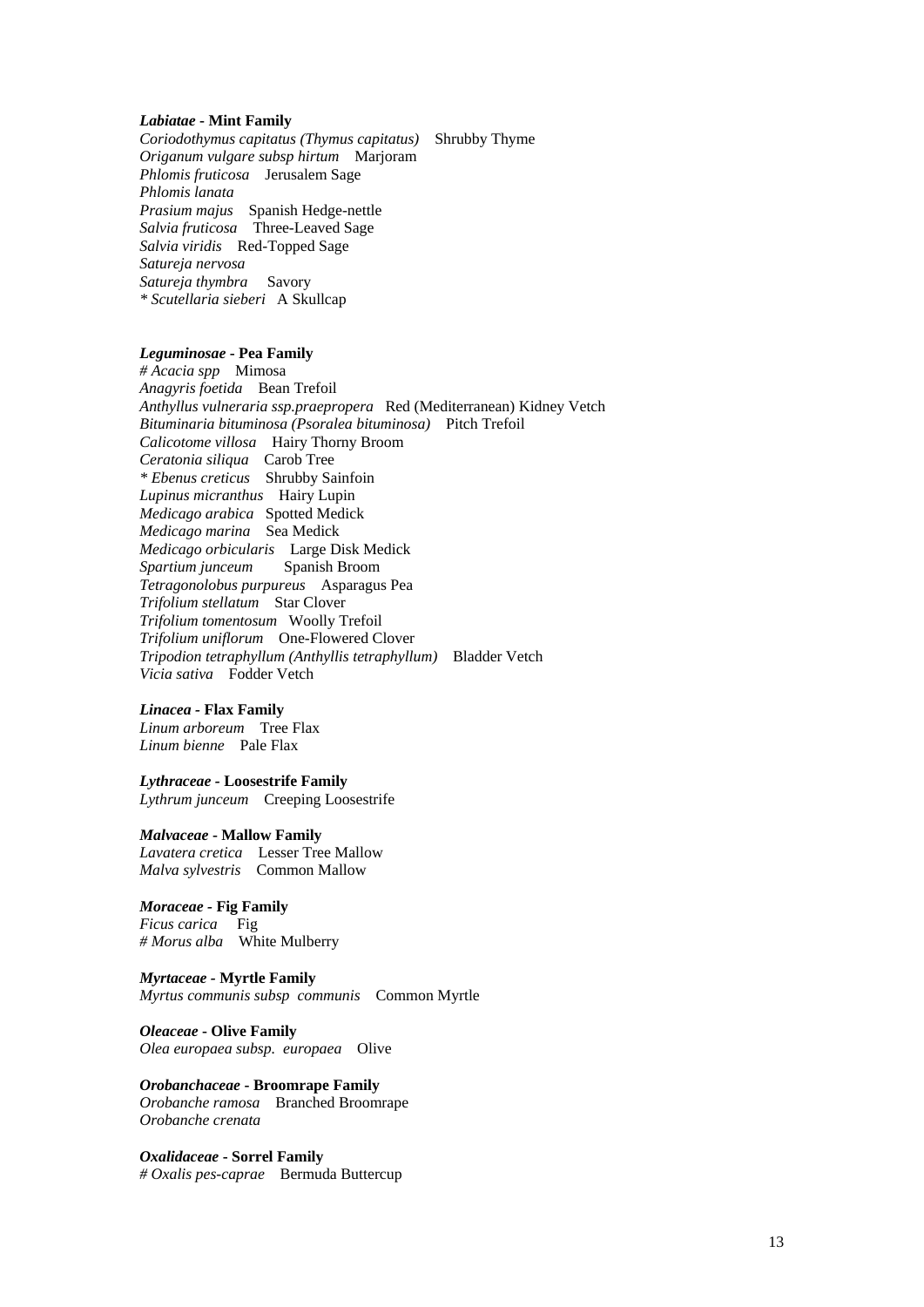#### *Papaveraceae -* **Poppy Family**

*Glaucium flavum* Yellow-Horned Poppy *Papaver rhoeas* Common Poppy

*Plantaginacea* **- Plantain Family**  *Plantago afra* 

*Platanaceae* **- Plane Tree Family** *Platanus orientalis* Oriental Plane

*Polygalaceae* **- Milkwort Family** *Polygala venulosa* Eastern Milkwort

*Primulaceae* **- Primrose Family** 

*Anagallis arvensis* Scarlet Pimpernel (Scarlet and blue forms) *\*Cyclamen creticum* Cretan Cyclamen

#### *Ranunculaceae* **- Buttercup Family**

*Adonis microcarpa subsp cretica* Yellow Pheasant's-Eye *Anemone coronaria* Crown Anemone *Anemone hortensis ssp. heldreichii Delphinium staphisagria* Larkspur *Nigella damascena* Love-in-a-Mist *Ranunculus asiaticus* Turban Buttercup

## *Resedaceae* **- Mignonette Family**

*Reseda lutea* Wild Mignonette

## *Rosaceae* **- Rose Family**

*Prunus dulcis -* Almond *Rubus sanctus* Bramble *Sanguisorba minor subsp. verrucosa* Mediterranean Salad Burnet *Sarcopterium spinosum* Thorny Burnet

## *Rubiaceae -* **Bedstraw Family**

*Rubia peregrina* Wild Madder

## *Rutaceae -* **Rue Family**

*# Citrus limon* Lemon *# Citrus sinensis* Orange *Ruta chalepensis subsp chalepensis* Fringed Rue

*Santalaceae -* **Sandalwood Family**  *Osyris alba* Osyris

## *Scrophulariaceae* **- Figwort Family**

*Bellardia trixago* Bellardia *Linaria chalapensis Linaria pelisseriana* Jersey Toadflax *Misopates orontium* Lesser Snapdragon *Parentucellia viscosa* Yellow Bartsia *Scrophularia lucida* Shining Figwort *Scrophularia peregrinum* Nettle-leaved Figwort *\* Verbascum arcturus* Hanging Mullein *Verbascum sinuatum* 

# *Solanaceae* **- Potato Family**

*Hyoscyamus albus* White Henbane *Mandragora autumnalis* Mandrake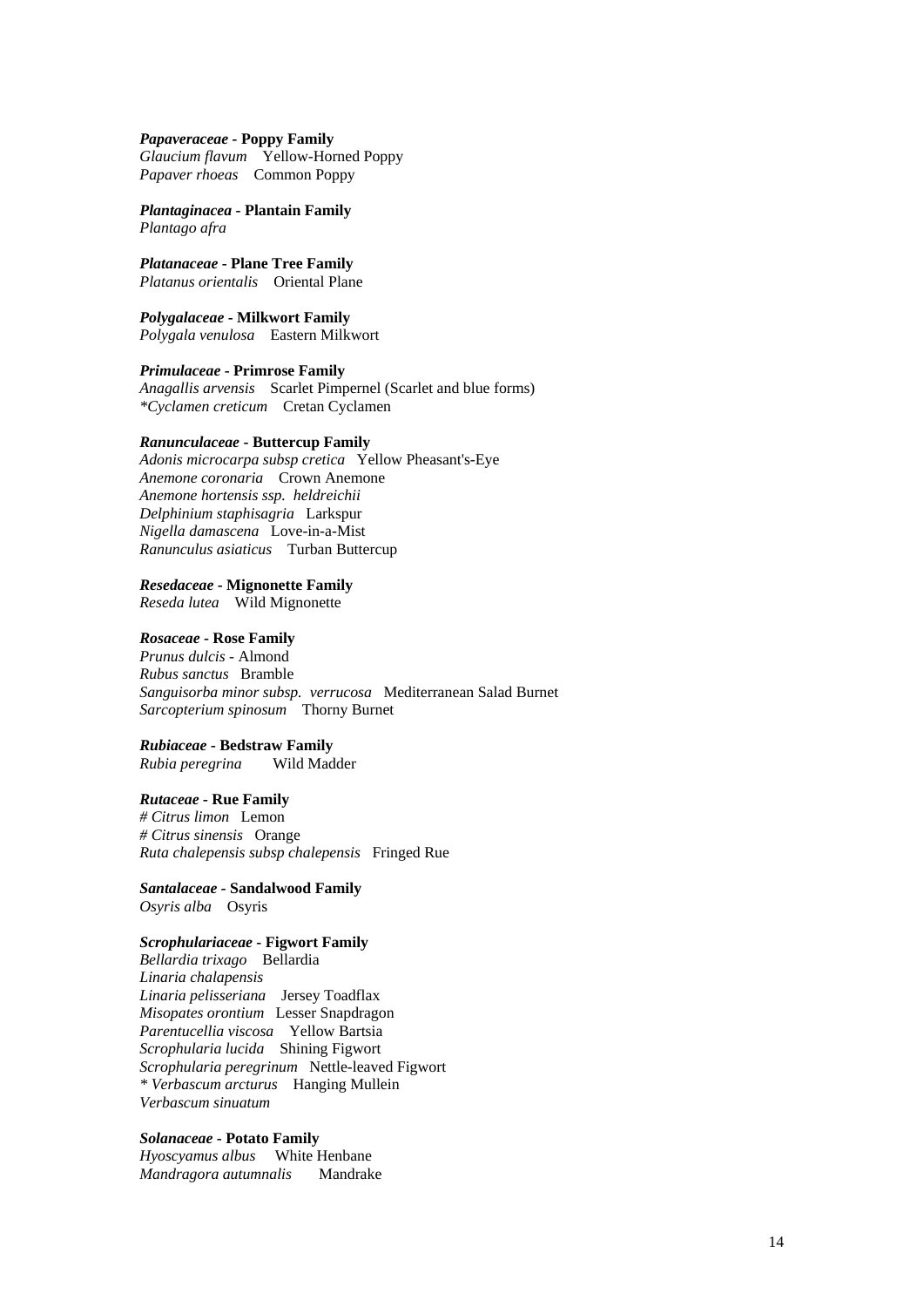*Styracaceae* **- Storax Family**  *Styrax officinalis* Storax

*Tamaricaceae* **- Tamarix Family** *Tamarix smyrnensis* Tamarisk

#### *Thymelaeaceae* **- Daphne Family**  *Daphne sericea*

*Thymelaea hirsuta* Thymelea

## *Umbelliferae* **- Carrot Family**

*Apium nodiflorum* Fools Water-cress *Bupleurum gracile* A Thorow Wax *Daucus carota* Wild Carrot *Eryngium maritimum* Sea Holly *Ferula communis subsp. communis* Giant Fennel *Foeniculum vulgare* Fennel *Oenanthe pimpinelloides* Corky-Fruited Water Dropwort *Tordylium apulum* Mediterranean Hartwort *Torylis arvensis* Spreading Hedge-parsley

#### *Urticaceae -* **Nettle Family**

*Parietaria judaica* Pellitory of the Wall *Urtica membranacea* Membranous Nettle *Urtica pilulifera* Roman Nettle

# *Valerianaceae* **- Valerian Family**  *\*Valeriana asarifolia* Cretan Valerian

*Valerianella discoidea* A Corn Salad

#### *Verbenaceae* **- Verbena Family**  *Vitex agnus-castus* Chaste Tree

## *Vitaceae* **- Vine Family**

*Vitus vinifera subsp. vinifera* Grape Vine

## **b) Monocotyledons**

#### *Agavaceae* **- Agave Family** *# Agave americana* Century Plant

#### *Amaryllidaceae -* **Daffodil Family**

*Narcissus tazetta* Rose of Sharon ( in fruit only) *Pancratium maritimum* Sea Daffodil (leaves only)

## *Araceae* **- Arum Family**

*Arisarum vulgare* Friars Cowl *Arum creticum* Cretan Arum *Dranunculus vulgaris* Common Dragon Arum

## *Graminaceae* **- Grass Family**

*Arundo donax* Giant Reed *Briza maxima* Giant Quaking Grass *Dasyyrum villosum Lagurus ovatus* Hare's-tail

## *Iridaceae* **- Iris Family** *Gladiolus italicus* Field Gladiolus